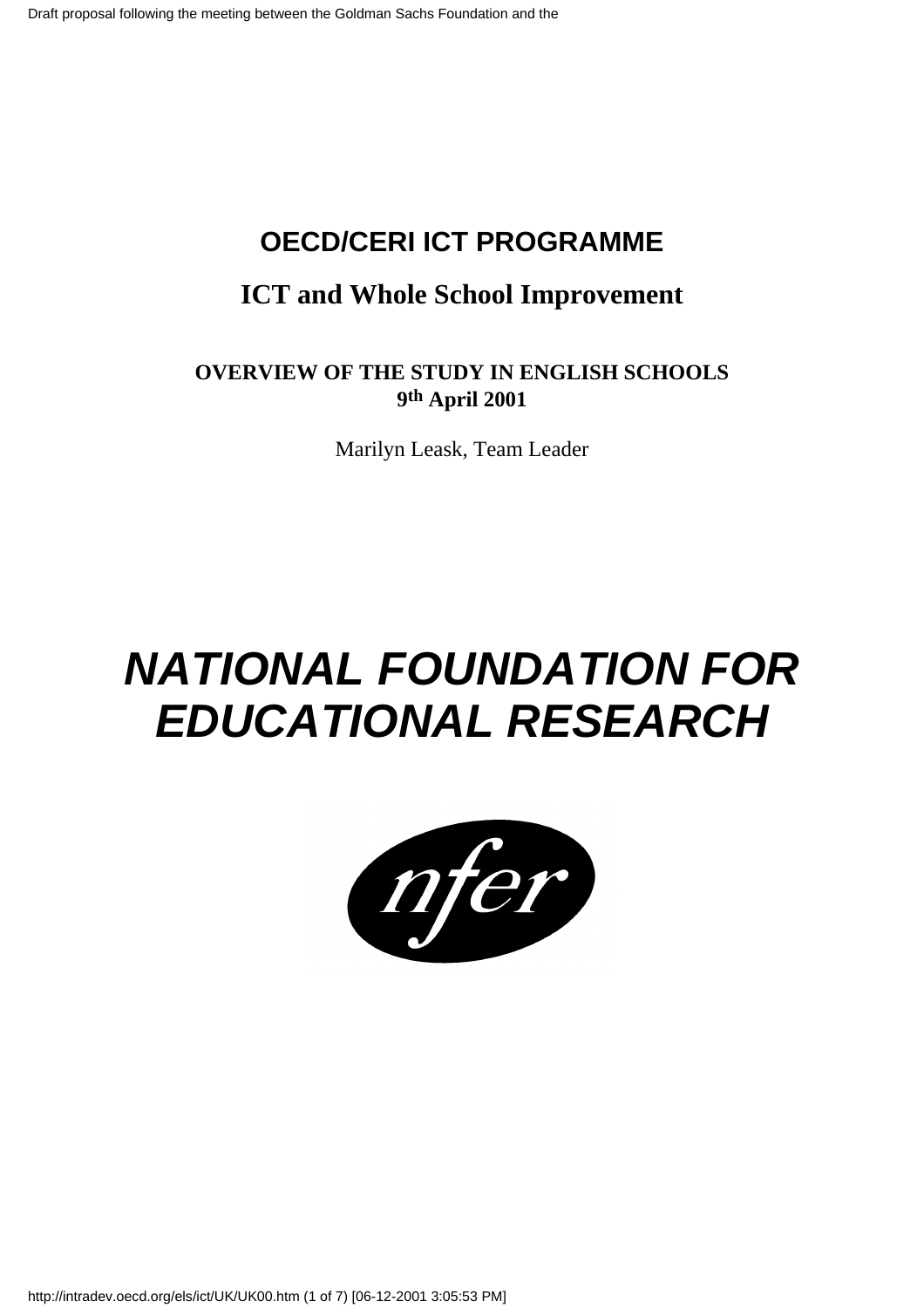# **ACKNOWLEDGEMENTS**

We should like to acknowledge the support given by the schools, the teachers, the pupils, parents and the governors to this research. Without their enthusiastic participation we could not have undertaken this study.

NFER Team: Barbara Lee Project Director Dr Marilyn Leask Team Leader Dr Alison Kington Research Officer Effie de Souza-Soudell Secretary

The sponsorship of the Department of Educational Employment (DfEE) and the support of the National Steering Group led by Dominic Flitcroft are also gratefully acknowledged.

#### **CONTENTS**

#### 1. **SUMMARY 4**

#### 2. **THE ENGLISH CONTEXT WITH REGARD TO ICT 4**

#### **3. THE CHOICE OF SCHOOLS 5**

#### **4. THE FOCUSES OF THE ENGLISH CASE STUDIES 6**

Case Study 1: Highgrove School: development of a computer-based student tracking system in order to monitor student progress. **6**

Case Study 2: Greenfield College: integrating ICT into teachers practice. **6**

Case Study 3: Littlejohn Junior School: raising student achievement and supporting community regeneration: a role for primary school ICT provision. **7**

#### **5. SUMMARY OF OUTCOMES FROM ENGLAND 7**

5.1 Findings in response to the hypotheses 7 5.2 Additional points emerging from the case studies 8 **OVERVIEW OF THE STUDY IN ENGLISH SCHOOLS**

#### 1. **SUMMARY**

The English study was undertaken in three schools during the period November 2000 to January 2001. This overview of the English reports covers the following areas:

- the English context with regard to ICT
- $\bullet$  the choice of schools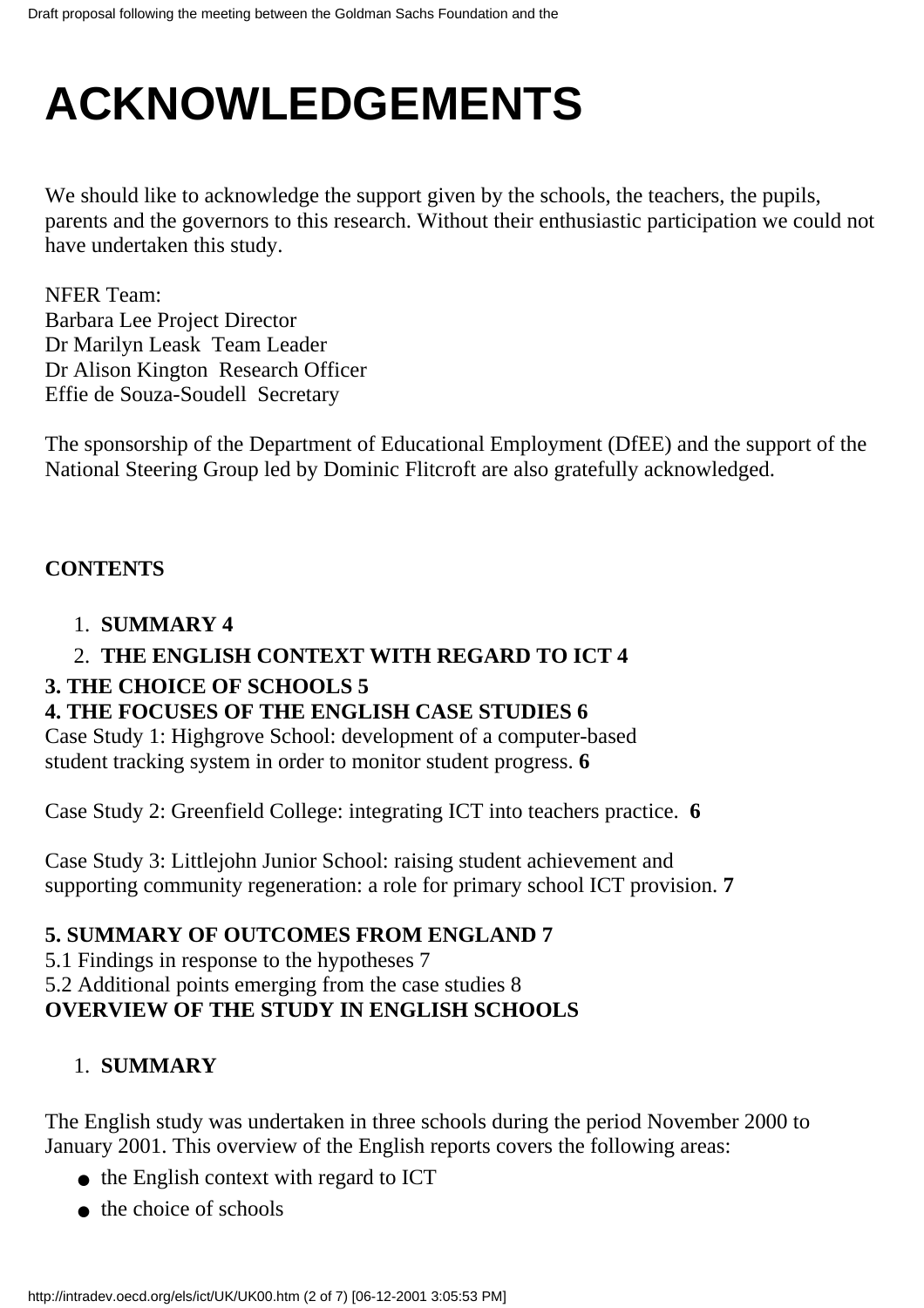- the focuses of the case studies
- the outcomes from the English case studies
- future plans of the schools.

#### 1. **THE ENGLISH CONTEXT WITH REGARD TO ICT**

In England, there was at the time of writing (April 2001), substantial government commitment to ICT for all<sup>[1]</sup>. Nationally, the government made available £250<sup>[2]</sup> million through the 'Capital Modernisation Fund', together with £75 million through the lottery funded 'New Opportunities Fund' (NOF) to develop the national ICT infrastructure in addition to £25 million for an ICT initiative for the long term unemployed. For school-based education the government funded ICT training for teachers (£250 million through NOF during 1999-2002) as well as funding hardware and, on a rolling programme, free or subsidised computers (including

laptops) for teachers who fulfilled certain criteria e.g. new headteachers, teachers of priority curriculum areas. There was, at the time of writing, considerable commitment to developing online resources for teachers through developments such as TeacherNet (<http://www.teachernet.gov.uk/>); the Virtual Teacher Centre [\(http://www.vtc.org.uk/](http://www.vtc.org.uk/)) and, through collaboration with 22 other ministries of education in Europe, the European Schoolnet (<http://www.eun.org/>).

#### **3. THE CHOICE OF SCHOOLS**

Three schools were chosen to take part in the study. These were selected from a long list drawn up by the national expert committee overseeing the project. All schools had to demonstrate that the achievement of their students was above average for their school type and was improving, and that they were undertaking whole school development in which ICT had a key role. The three schools were in urban or suburban locations. One school took students from 7-11 years, one from 11-18 years and one from 14-18 years. One secondary school was a specialist technology college and so received additional government funding of approximately £100 per student per year. One school was in an area of high socio-economic deprivation whilst the intakes of the other two schools were more balanced.

#### **4. THE FOCUSES OF THE ENGLISH CASE STUDIES**

The three case studies illustrated major applications of ICT to the educational context which innovative schools in England were exploring. They focused on:

• the use of ICT in monitoring student progress and target setting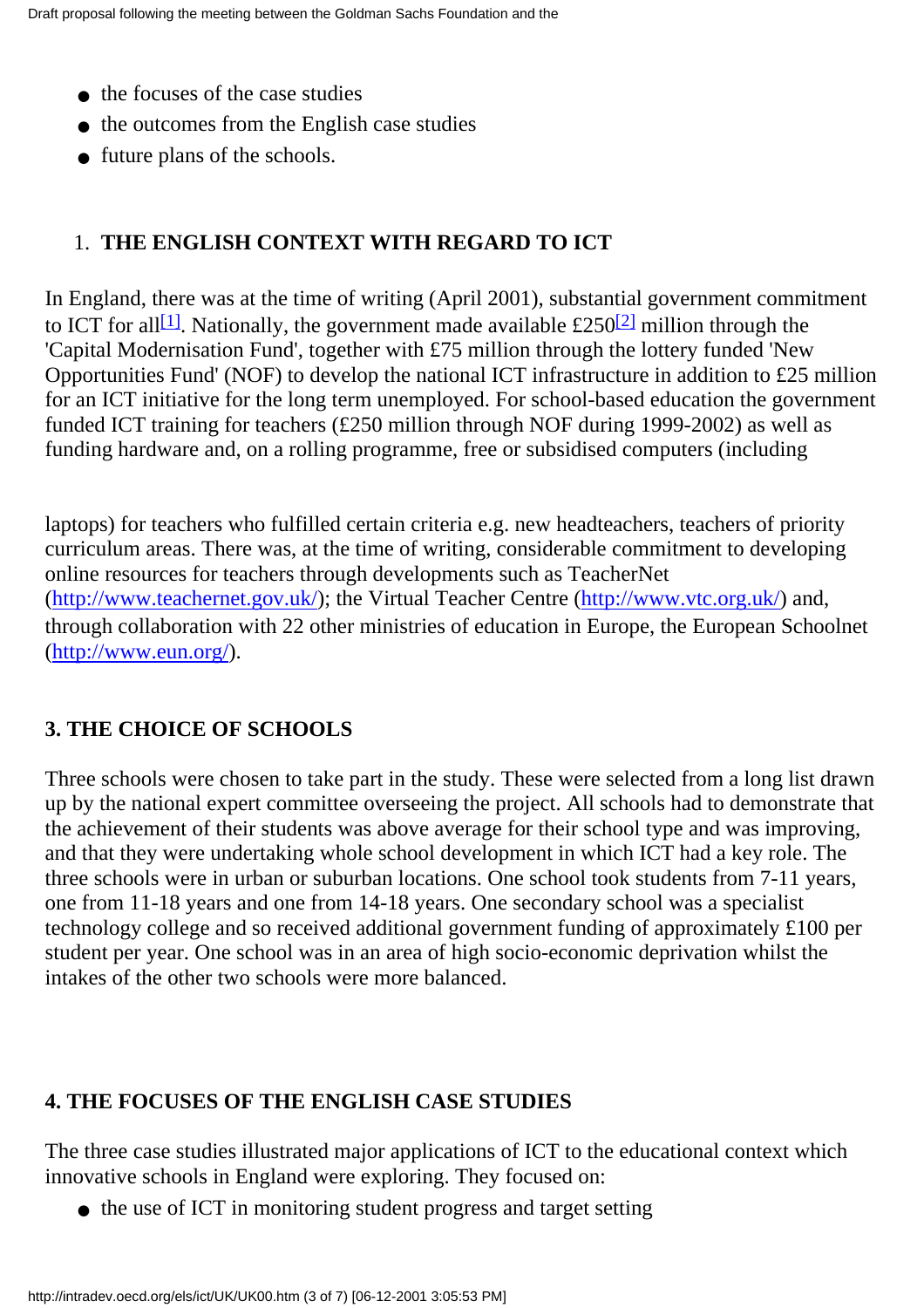- changes in teaching and learning strategies for ICT rich environments
- the role of the school in using ICT to encourage and support lifelong learning in their local community.

The specific details of the studies are provided below.

#### **Case Study 1: Highgrove School: development of a computer-based student tracking system in order to monitor student progress.**

Highgrove school used data from a wide variety of sources to inform its student progress monitoring systems. Distinctive in the school s practice was the sharing of all information with parents, from the student's earliest days in the school, in order to promote home/school collaboration and thus maximise the student s individual achievement.

#### **Case Study 2: Greenfield College: integrating ICT into teachers practice.**

The study focused in particular on the impact of the provision of personal computers to all teachers in a school context where multimedia projectors, intranet and internet connectivity, substantial technical support and banks of computers were available to most classrooms.

#### **Case Study 3: Littlejohn Junior School: raising student achievement and supporting community regeneration: a role for primary school ICT provision.**

Littlejohn Junior School used a home-school laptop scheme to create a positive learning environment for students, in a community with low levels of success in formal education.

#### **5. SUMMARY OF OUTCOMES FROM ENGLAND**

In this section, a summary of the English findings relating to the five hypotheses is presented together with a brief note of additional points of interest emerging from the studies.

#### **5.1 Findings in response to the hypotheses**

*5.1.1 Hypothesis 1: Technology is a strong catalyst for educational innovation and improvement, especially when the World Wide Web is involved. The rival hypothesis is that where true school-wide improvement is found, technology served only as an additional resource and not as a catalyst, that the forces that drove the improvements also drove the application of technology to specific educational problems*.

In the three case studies, the technology was used as an additional resource supporting change. The forces that drove the improvements came from the focus of the headteachers and senior staff on maximising individual student achievement using whatever resources were appropriate.

*5.1.2 Hypothesis 2: The diffusion of the innovation/improvement (and therefore of ICT) followed the traditional diffusion pattern for innovations, as outlined by Rogers (1995). The*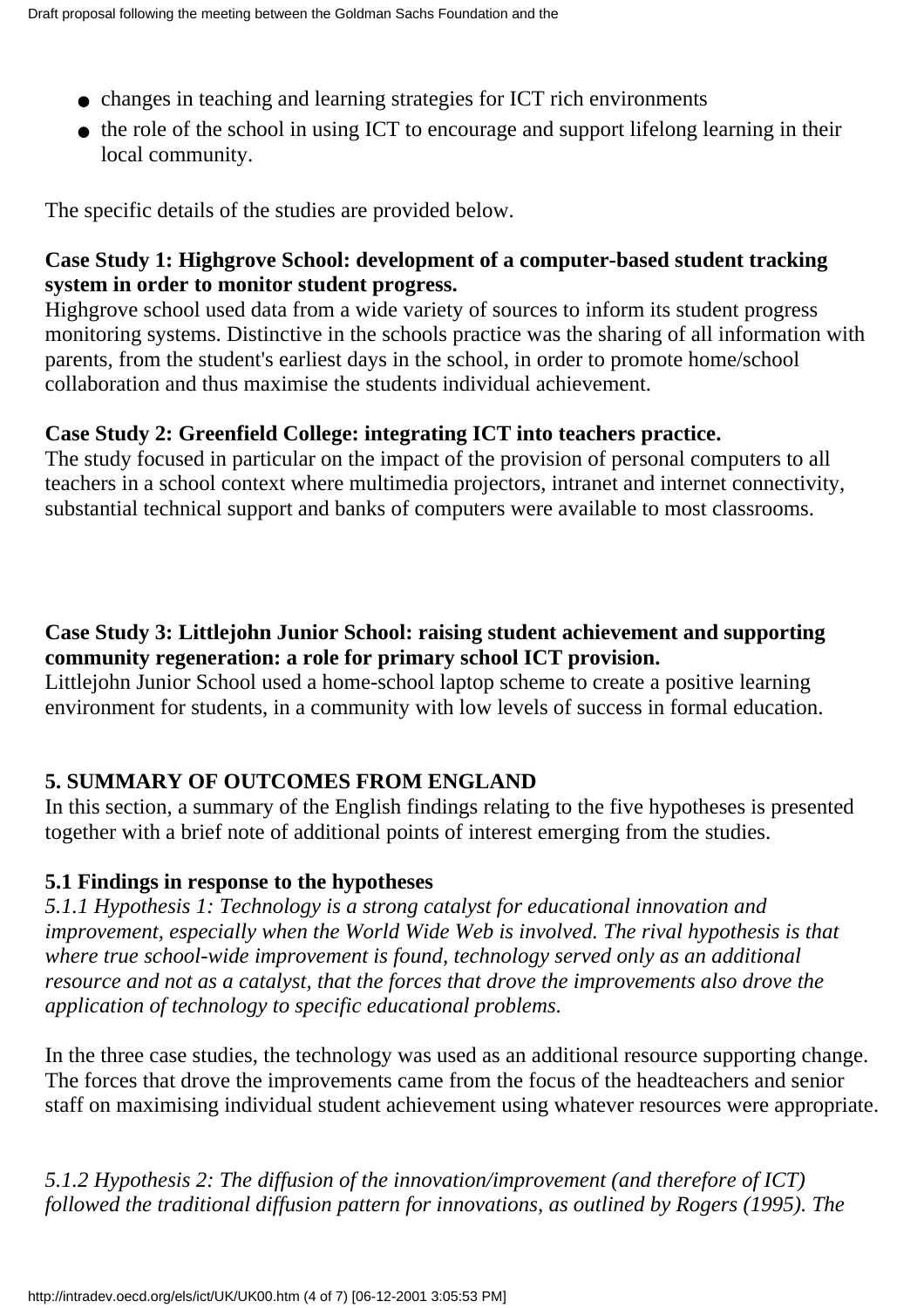*rival hypothesis is that technology functions differently from traditional innovations and that therefore different diffusion patterns occur*.

From the schools under study, it appeared that the Rogers model of diffusion of innovation applied in the early stages of the introduction of ICT into the schools. However, as additional ICT based innovations were introduced, the patterns of diffusion appeared to be different. The innovations studied had been evolving over a number of years. Staff commented that they were expected to use ICT and participating in the ICT based innovations under study was not seen to be optional (although in some cases access to reliable technology available at the time of need, and a skills deficit prevented staff participating fully). The schools had been focusing on ICT development for a number of years and it may be that staff who were not prepared to use ICT, had left the schools before the current ICT based innovations were introduced. For this reason it may be that the staff working in technology-rich school environments are not typical of staff in the education system.

*5.1.3 Hypothesis 3: Successful implementation of ICT depends mostly upon staff competence in the integration of ICT into instruction and learning. This hypothesis assumes that teachers mediate ICT applications when they are successful, and that ICT s academic value relates positively to teacher competence. The rival hypothesis is that the school technological infrastructure and student ICT competence rather than staff competence determine ICT implementation outcomes*.

In all three cases, staff ICT competence was critical to the success of the whole school improvement initiative. The changes in practice being supported by ICT required changes in teachers professional roles, for example in dealing with student data and in relationships with parents as well as in adopting and developing new pedagogical approaches. In all three schools, ICT development happened in spite of the technical problems. Technical problems were major factors holding back development.

*5.1.4 Hypothesis 4: Gaps in academic performance between high and low poverty students will not increase when all students have equal access to ICT. The rival hypothesis is that equal access to ICT will lead to more advantaged students increasing the performance gap with disadvantaged (high poverty) students.*

The schools in the study all provided considerable out-of-school access to ICT. The data from the schools suggested that in these circumstances teachers did not feel that the gap between more and less advantaged students had increased. A number of teachers commented that students' non-use of ICT was not related to poverty but was related to attitudes to the technology. In the school which was providing portables for students to take home, a negative family attitude to risk inhibited the take-up of opportunities. Students from dysfunctional families were also less likely to be able to take full advantage of opportunities offered.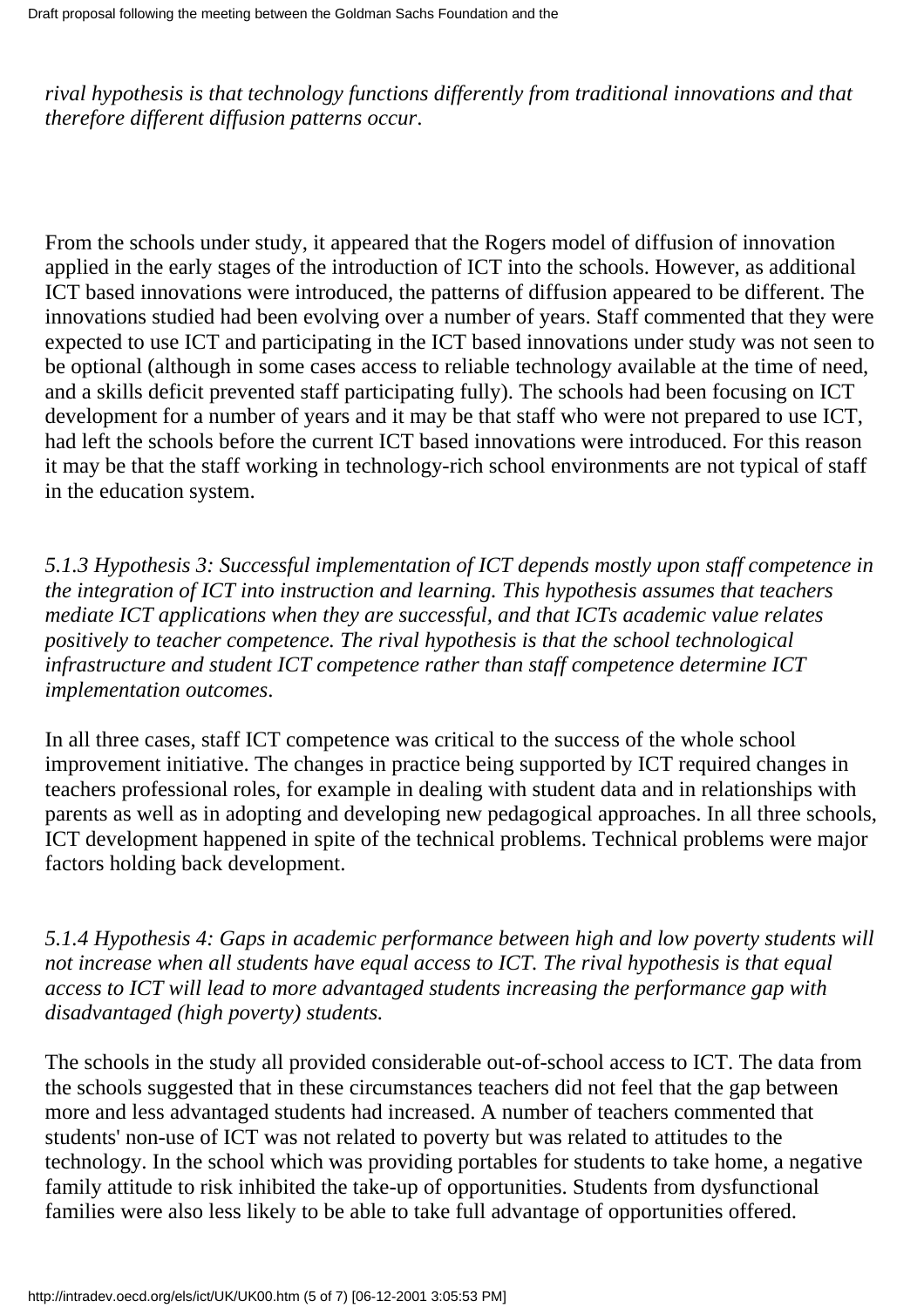*5.1.5 Hypothesis 5: With improved ICT academic standards will stay the same or increase, or decrease? Successful implementation of ICT will lead to the same or higher academic standards in spite of the low quality of many ICT materials. Academic standards are a function of teacher and school expectations and not of the standards of textbooks, ICT materials, and the like. The alternative hypothesis is that ICT use will lead to a lowering of academic standards as students spend more time on marginally beneficial searches and in browsing poor quality Web and courseware content.*

In all three cases, the evidence suggested that with improved ICT, academic standards stayed the same or increased. Teachers suggested that the use of ICT by students for the production of their work motivated students to complete work and to redraft work to reach the required standard. These benefits were noted for children of all abilities and in one school, boys in particular, were mentioned as benefiting.

#### 1. **Additional points emerging from the case studies**

- At the time of the study, the majority of teachers were just beginning their nationally 2. funded (NOF) ICT training. Critically, the school contexts provided supportive frameworks for ongoing, collaborative, just in time learning with ICT which earlier research (Leask and Younie, 2000[\[3\]\)](http://waldorf.eds.udel.edu/oecd/report/cases/UK/UK00.html#fn3) indicated was essential to whole school development in the use of ICT.
- 1. Innovative financing strategies have been adopted by the headteachers in order to make resources available to purchase hardware and to develop school networks.
- 1. Teachers in Case Study 2, spoke of the savings in their own time afforded by their access to various forms of technology and the ease with which they could prepare differentiated materials. Teachers from different subjects mentioned that they thought children were learning more quickly in the multi-sensory environment provided in the ICT-rich classroom.

#### **6. FUTURE PLANS OF THE SCHOOLS**

The vision the schools had about the way ICT could be used to support teaching and learning was considerably in advance of what they could actually deliver. The schools in the study had been very creative in finding and freeing up resources to develop ICT but there was some concern about their ability to fund the replacement of equipment. Priorities for development included the following: